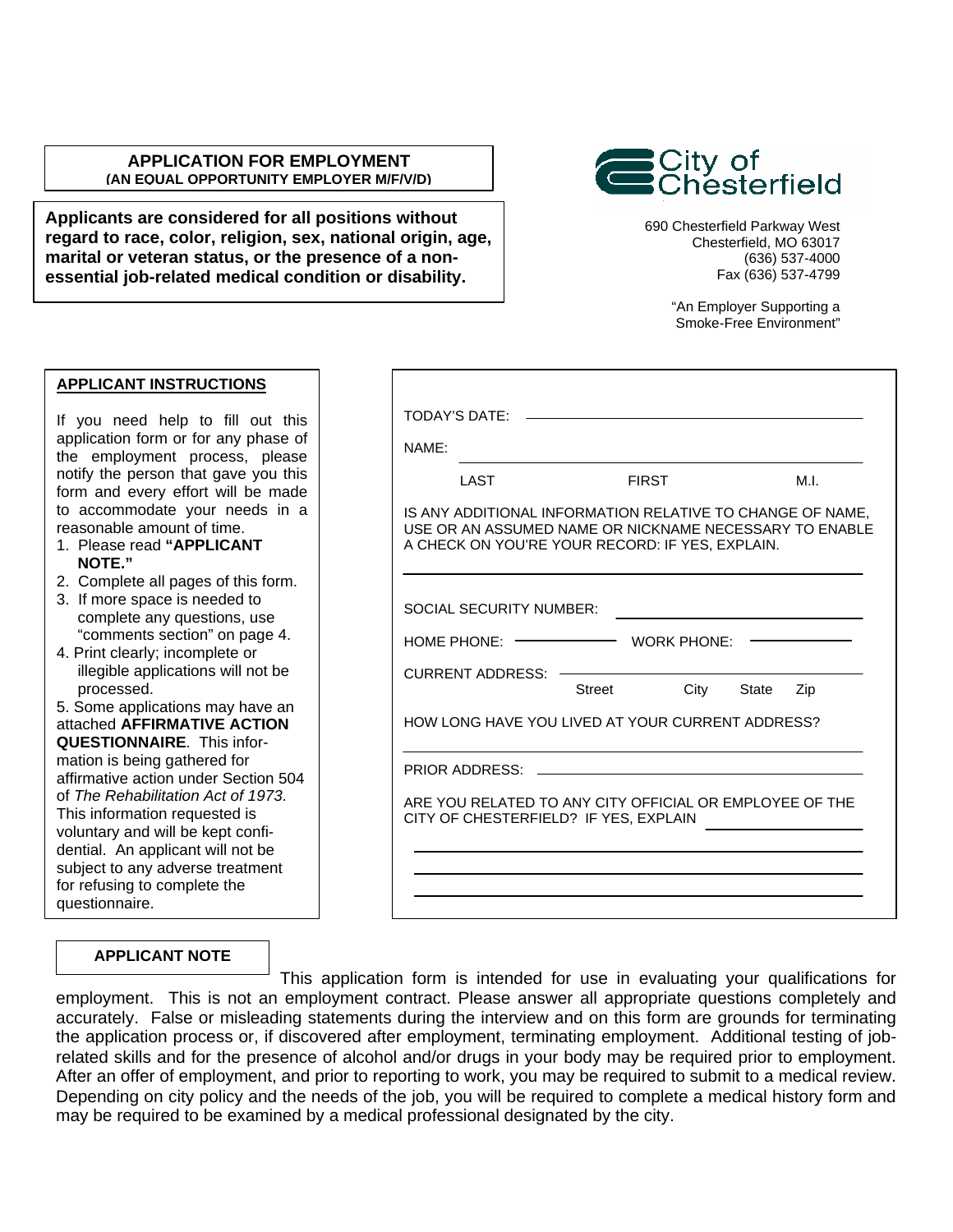| APPLICATION FOR EMPLOYMENT                                                         |                                       |                                                                                                                                                                                                                                                                                                                                                                                                                                | City of Chesterfield           | 2                                 |
|------------------------------------------------------------------------------------|---------------------------------------|--------------------------------------------------------------------------------------------------------------------------------------------------------------------------------------------------------------------------------------------------------------------------------------------------------------------------------------------------------------------------------------------------------------------------------|--------------------------------|-----------------------------------|
| <b>AVAILABILITY</b>                                                                |                                       |                                                                                                                                                                                                                                                                                                                                                                                                                                |                                |                                   |
|                                                                                    |                                       |                                                                                                                                                                                                                                                                                                                                                                                                                                |                                |                                   |
|                                                                                    |                                       |                                                                                                                                                                                                                                                                                                                                                                                                                                |                                |                                   |
| What date can you start? ___________ What category? □ Full-time                    |                                       |                                                                                                                                                                                                                                                                                                                                                                                                                                | $\Box$ Part-Time<br>Temp.<br>⊔ | Seasonal<br>П                     |
| ⊔<br>Which schedules?                                                              | Weekdays $\Box$ Weekends              | $\Box$ Evening                                                                                                                                                                                                                                                                                                                                                                                                                 | $\Box$ Nights<br>$\Box$        | Shifts                            |
| Minimum salary required \$                                                         |                                       | (Week) (Year)                                                                                                                                                                                                                                                                                                                                                                                                                  |                                |                                   |
| <b>EDUCATION</b>                                                                   |                                       | Please circle highest grade completed. 7 8 9 10 11 12 13 14 15 16 16+                                                                                                                                                                                                                                                                                                                                                          |                                |                                   |
| <b>NAME &amp; LOCATION</b>                                                         | DAY/<br><b>EVENING</b>                | <b>MAJOR/MINOR</b>                                                                                                                                                                                                                                                                                                                                                                                                             | <b>GRADUATE?</b>               | <b>DEGREE TYPE</b><br>(BA,BS,MBA) |
| <b>HIGH SCHOOL</b>                                                                 |                                       |                                                                                                                                                                                                                                                                                                                                                                                                                                |                                |                                   |
| <b>COLLEGE</b><br><b>GRADUATE</b>                                                  |                                       |                                                                                                                                                                                                                                                                                                                                                                                                                                |                                |                                   |
| SCHOOL/OTHER                                                                       |                                       |                                                                                                                                                                                                                                                                                                                                                                                                                                |                                |                                   |
| <b>Additional Education:</b>                                                       |                                       |                                                                                                                                                                                                                                                                                                                                                                                                                                |                                |                                   |
|                                                                                    |                                       |                                                                                                                                                                                                                                                                                                                                                                                                                                |                                |                                   |
|                                                                                    |                                       |                                                                                                                                                                                                                                                                                                                                                                                                                                |                                |                                   |
|                                                                                    |                                       |                                                                                                                                                                                                                                                                                                                                                                                                                                |                                |                                   |
| <b>SECURITY</b>                                                                    |                                       | List states and counties of residence for the past seven years. _________________                                                                                                                                                                                                                                                                                                                                              |                                |                                   |
| $\Box$<br>Yes<br><b>No</b><br>П                                                    |                                       | Have you been convicted of a felony and/or served time in the past seven years? If so please<br>describe below. (In accordance with city policy this information will be reviewed for job relatedness and time since last conviction.)                                                                                                                                                                                         |                                |                                   |
| <b>INCIDENT</b>                                                                    |                                       | <b>CITY/STATE</b>                                                                                                                                                                                                                                                                                                                                                                                                              |                                | <b>CHARGE</b>                     |
| 1.                                                                                 |                                       |                                                                                                                                                                                                                                                                                                                                                                                                                                |                                |                                   |
| 2.                                                                                 |                                       |                                                                                                                                                                                                                                                                                                                                                                                                                                |                                |                                   |
| <b>JOB RELATED SKILLS</b><br>∐No L<br>Yes  <br>DL#<br><b>Type</b><br>No l<br>Yes I |                                       | NOTE: Do not fill out any part of this section you believe to be non-job related.<br>List languages in which you are fluent<br>If the job requires, do you have the appropriate valid drivers license?<br>State of issue<br>Have you had any moving violations? Please describe<br>Please list any other skills, machines you can operate, licenses or certificates that may be job-related or that you feel would be of value |                                |                                   |
| Yes<br>No.                                                                         |                                       | to this job or city (if applicable, include police academy information by Academy name, # of hours, and year attended).<br>Have you been given a job description or had the requirements of the job explained to you?                                                                                                                                                                                                          |                                |                                   |
| Νo<br>Yes                                                                          | Do you understand these requirements? |                                                                                                                                                                                                                                                                                                                                                                                                                                |                                |                                   |
|                                                                                    |                                       |                                                                                                                                                                                                                                                                                                                                                                                                                                |                                |                                   |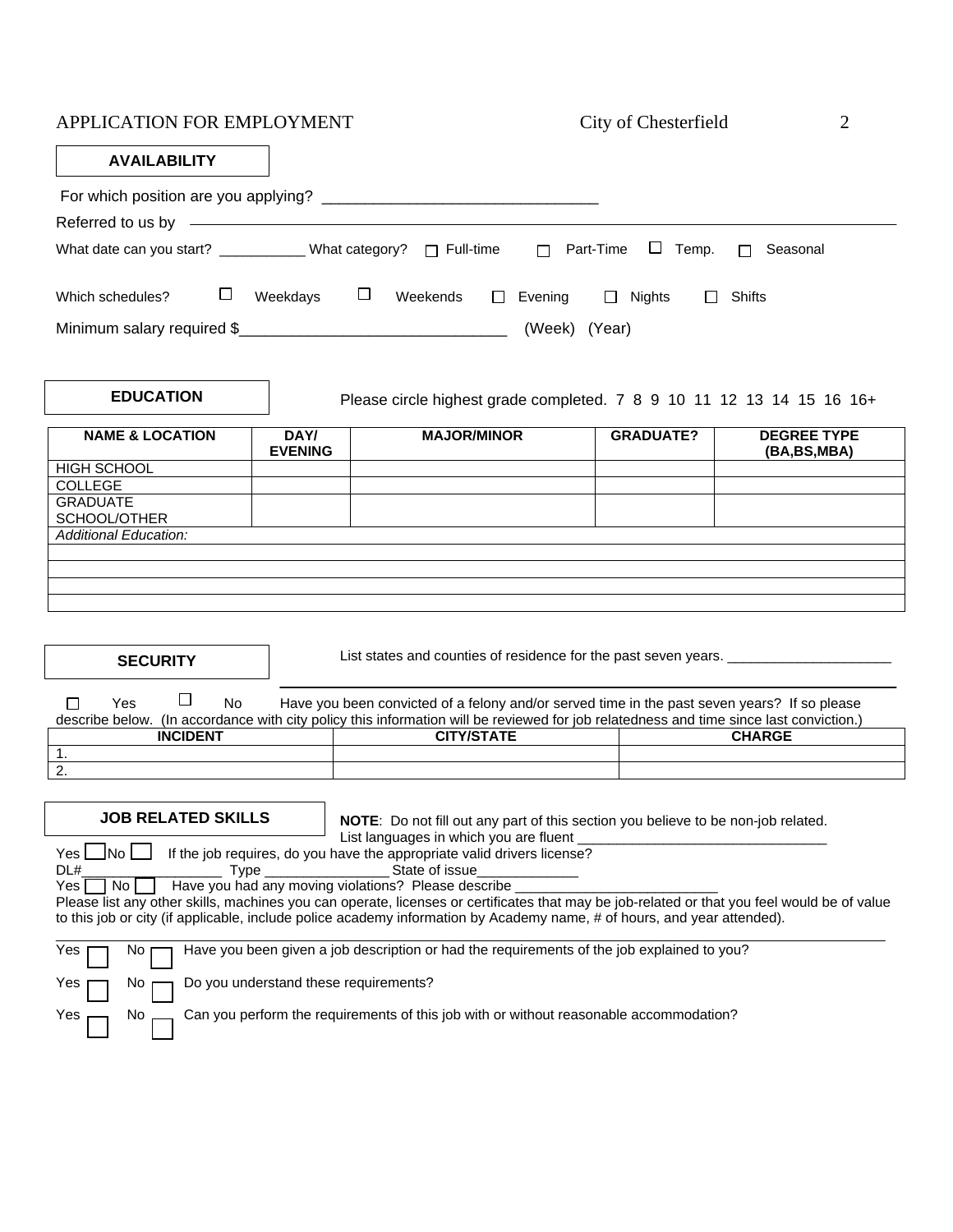# APPLICATION FOR EMPLOYMENT City of Chesterfield 3

Your application will not be considered unless every question in this section is answered. Since we will make every effort to contact previous employers, the *correct telephone numbers of past employers are critical*.

| <b>MOST PREVIOUS EMPLOYER</b>                                                                                                                                                                                                  |                                                                                   | Yes<br>Yes       | $\mathcal{L}^{\mathcal{L}}$ | No<br>No | If yes, may we contact? | Are you currently working for this employer?                   |
|--------------------------------------------------------------------------------------------------------------------------------------------------------------------------------------------------------------------------------|-----------------------------------------------------------------------------------|------------------|-----------------------------|----------|-------------------------|----------------------------------------------------------------|
| <b>COMPANY NAME</b>                                                                                                                                                                                                            |                                                                                   |                  | <b>CITY</b>                 |          | <b>STATE</b>            | $\begin{pmatrix} 0 & 0 \\ 0 & 0 \end{pmatrix}$ PHONE NUMBER    |
| FROM                                                                                                                                                                                                                           | <b>TO</b>                                                                         |                  |                             |          |                         |                                                                |
| <b>DATES EMPLOYED</b>                                                                                                                                                                                                          |                                                                                   |                  | <b>JOB TITLE</b>            |          |                         | SUPERVISOR NAME                                                |
| DUTIES - Note and the contract of the contract of the contract of the contract of the contract of the contract of the contract of the contract of the contract of the contract of the contract of the contract of the contract |                                                                                   |                  |                             |          |                         |                                                                |
| <b>PER</b>                                                                                                                                                                                                                     |                                                                                   |                  |                             |          |                         |                                                                |
| SALARY                                                                                                                                                                                                                         | (HOUR, WEEK, MONTH)                                                               |                  | <b>REASON FOR LEAVING</b>   |          |                         |                                                                |
| <b>SECOND MOST RECENT EMPLOYER</b>                                                                                                                                                                                             |                                                                                   |                  |                             |          |                         |                                                                |
|                                                                                                                                                                                                                                |                                                                                   |                  |                             |          |                         |                                                                |
| <b>COMPANY NAME</b>                                                                                                                                                                                                            |                                                                                   | <b>CITY</b>      |                             |          | <b>STATE</b>            | $\begin{array}{c} \text{(} \\ \text{PHONE NUMBER} \end{array}$ |
| <b>FROM</b><br>TO.                                                                                                                                                                                                             |                                                                                   |                  |                             |          |                         |                                                                |
| DATES EMPLOYED                                                                                                                                                                                                                 |                                                                                   | <b>JOB TITLE</b> |                             |          |                         | SUPERVISOR NAME                                                |
| <b>DUTIES</b>                                                                                                                                                                                                                  |                                                                                   |                  |                             |          |                         |                                                                |
| <b>PER</b>                                                                                                                                                                                                                     |                                                                                   |                  |                             |          |                         |                                                                |
| SALARY                                                                                                                                                                                                                         | (HOUR, WEEK, MONTH)                                                               |                  | <b>REASON FOR LEAVING</b>   |          |                         |                                                                |
| THIRD MOST RECENT EMPLOYER                                                                                                                                                                                                     |                                                                                   |                  |                             |          |                         |                                                                |
|                                                                                                                                                                                                                                |                                                                                   |                  |                             |          |                         | $\begin{pmatrix} 1 & 1 \\ 1 & 1 \end{pmatrix}$                 |
| <b>COMPANY NAME</b>                                                                                                                                                                                                            |                                                                                   | <b>CITY</b>      |                             |          | <b>STATE</b>            | PHONE NUMBER                                                   |
| <b>FROM</b>                                                                                                                                                                                                                    | <b>TO</b>                                                                         |                  |                             |          |                         |                                                                |
| DATES EMPLOYED                                                                                                                                                                                                                 |                                                                                   | <b>JOB TITLE</b> |                             |          |                         | SUPERVISOR NAME                                                |
|                                                                                                                                                                                                                                |                                                                                   |                  |                             |          |                         |                                                                |
| <b>DUTIES</b>                                                                                                                                                                                                                  |                                                                                   |                  |                             |          |                         |                                                                |
|                                                                                                                                                                                                                                |                                                                                   |                  |                             |          |                         |                                                                |
| SALARY                                                                                                                                                                                                                         | (HOUR, WEEK, MONTH)                                                               |                  | <b>REASON FOR LEAVING</b>   |          |                         |                                                                |
|                                                                                                                                                                                                                                | If additional space is required to cover 10 years, print second application form. |                  |                             |          |                         |                                                                |